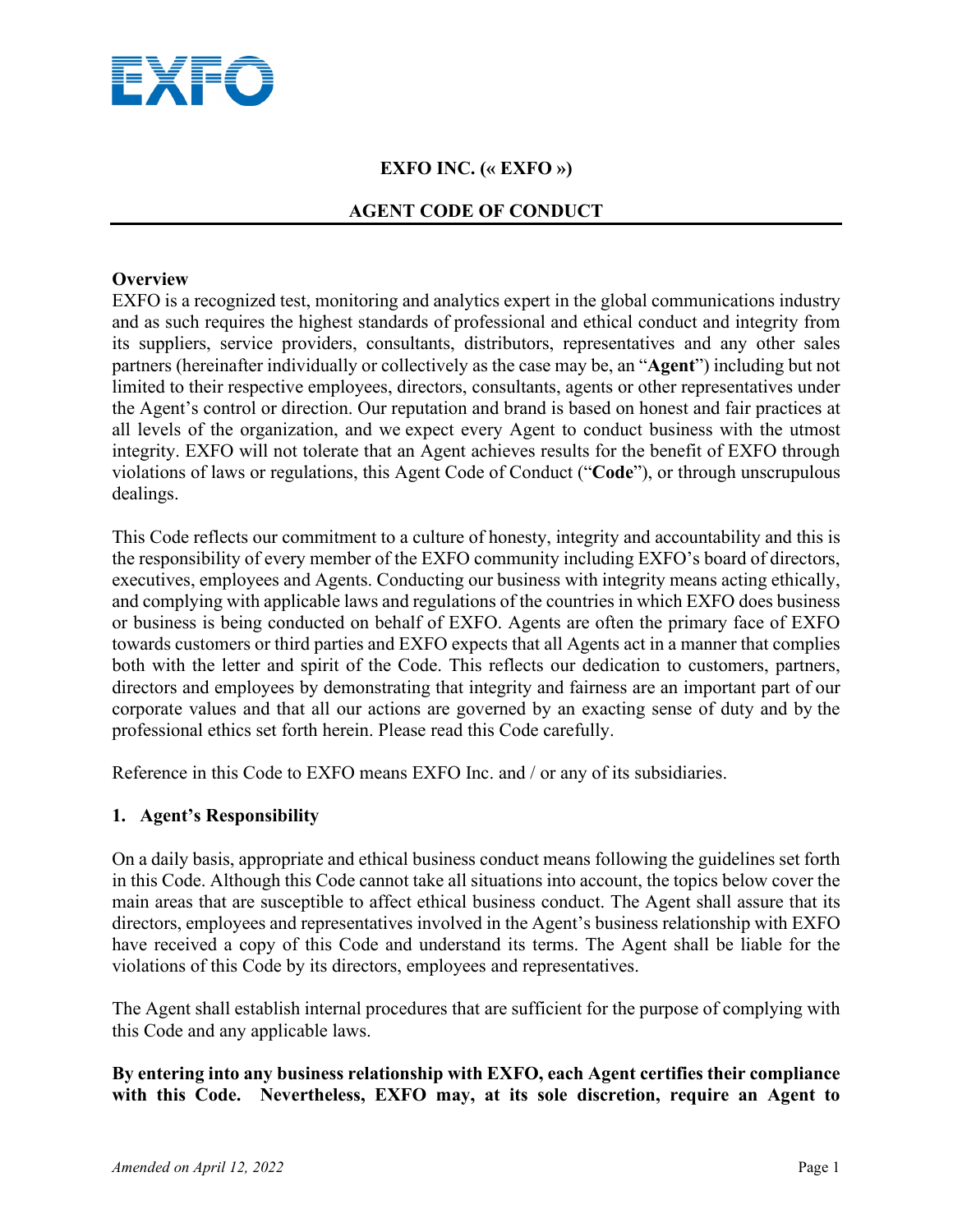

**periodically confirm compliance with this Code as per the compliance statement provided in Schedule A to this Code. The terms of this Code are therefore integrated directly or indirectly by reference to any and all agreement including but not limited to any business relationship between EXFO and the Agent.**

IF AN AGENT REFUSES TO BE BOUND BY THIS CODE THEN SUCH AGENT SHALL IMMEDIATELY NOTIFY EXFO IN ORDER FOR EXFO TO TAKE APPROPRIATE ACTION TO TERMINATE ITS BUSINESS RELATIONSHIP WITH SUCH AGENT.

### **2. Consequence of Code Violation by the Agent**

It is mandatory for the Agent to comply with the Code. In the event EXFO has sufficient grounds to determine that the Agent is or was in violation of the Code, EXFO shall have the right at its sole discretion to immediately terminate any business relationship or formal agreement it has with the Agent without any liability whatsoever. The Agent shall be liable to indemnify EXFO from any and all damages resulting from Agent's or its employee's and representative's violations of this Code.

### **3. Compliance with Laws**

In addition with complying with this Code, the Agent is expected to comply with all laws applicable to its business activities.

### **4. Conflict of Interests**

A conflict of interest can arise any time an Agent's financial or other commercial or personal relationship may inappropriately influence the Agent's ability to fairly, accurately and ethically promote EXFO products or represent EXFO. Although it is not possible to list every conceivable conflict of interest that may arise in an Agent's course of conducting business with or on behalf of EXFO, the following items are an overview of the more common conflict of interest Agents may encounter, and is a set of guidelines for all Agents to follow.

Activities that could give rise to conflicts of interest, or any appearance of the same, are prohibited unless appropriate measures and processes are established in advance and specifically prior approved by an authorized officer of EXFO.

### **a. Gifts**

Providing gifts, both tangible or intangible namely in the form of entertainment or meals can create conflicts of interest and may be prohibited by applicable law.

EXFO employees must comply with EXFO's Ethics and Business Conduct Policy, which strictly controls when and under what circumstances EXFO employees may accept personal gifts or entertainment of nominal value from existing or prospective competitors, customers, suppliers,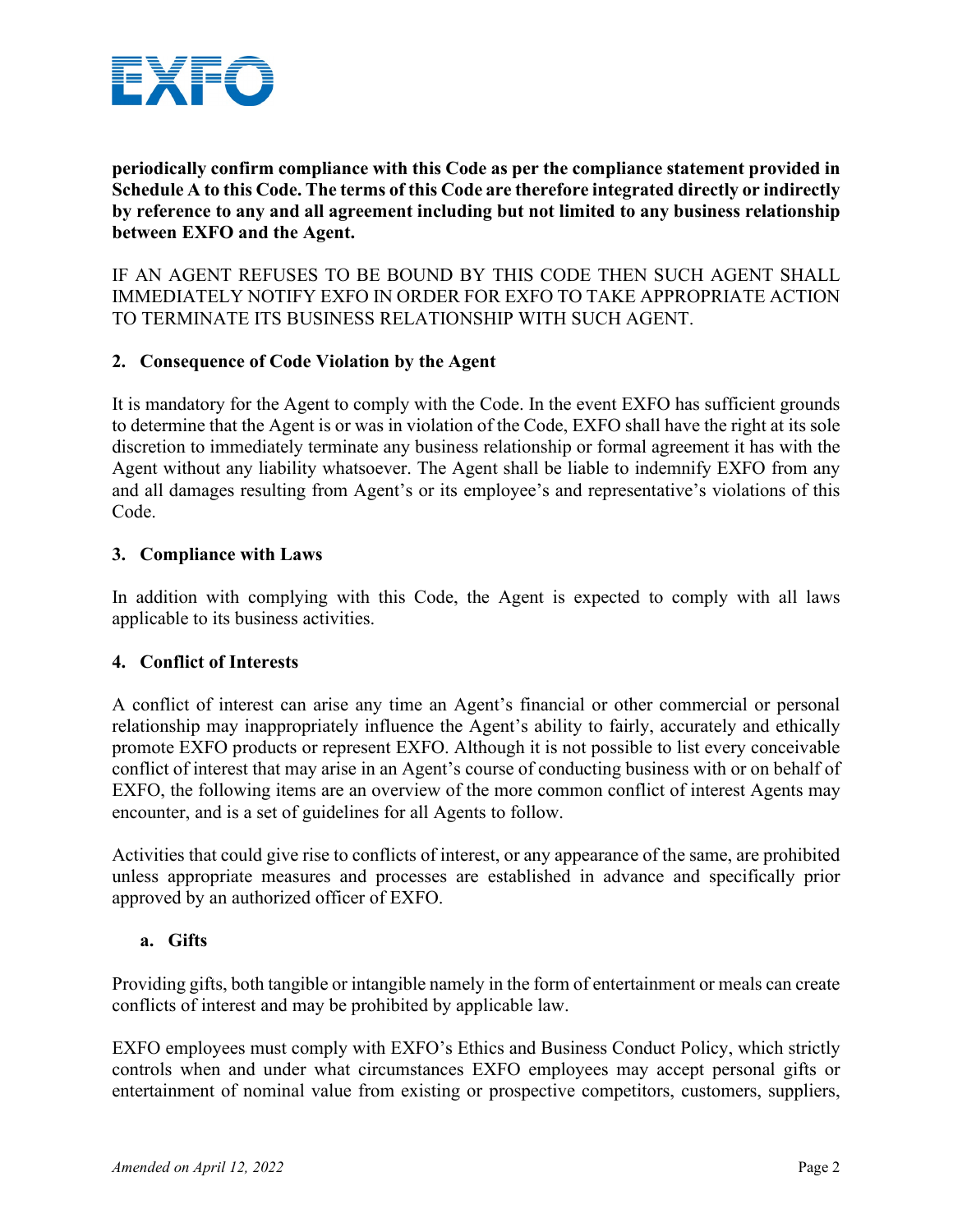

service providers or business partners, including Agents. In general, EXFO employees may not request, solicit, offer, promise, authorize, give or accept any gift if the value of the gift might indicate intent to improperly influence the normal business relationship between EXFO and any of its suppliers, customers, or competitors. Furthermore, EXFO employees who are directly involved in the purchase of goods and services should not accept any gifts, with the exception of promotional items of nominal value. EXFO requires that the Agent respect EXFO's policy and not lead an employee towards not complying with its obligations.

Agents must exercise caution when considering whether to provide gifts to customers or other third parties as they may also have policies regulating when and under what circumstances their employees may accept gifts from potential or actual suppliers in order to prevent conflicts of interest. EXFO requires that the Agent respect the customer's or other third party's policy and not lead anyone towards not complying with its obligations. In addition to the foregoing, no gifts or anything of value may be given for the purpose of obtaining or retaining business or as an inducement or reward for favorable action or forbearance from action or the exercise of influence.

Additionally, most countries have laws and regulations restricting gifts that may be given to government employees, including employees of government-owned or partially governmentowned companies. For example, Canada's Corruption of Foreign Public Officials Act ("CPFOA") and the United States Foreign Corrupt Practice Act ("FCPA") provide severe penalties for companies and individuals who engage in direct or indirect bribery of government officials. Many countries also have similar laws and extend anti-bribery restrictions to the private sector. EXFO expects the Agent to strictly comply with all such laws and regulations, including the CPFOA and the FCPA.

## **b. Bribes, Kickbacks and Facilitation Payments**

Bribes and other illegal means of obtaining undue or improper advantage shall not be offered or accepted by Agent. This includes, namely, bribes or other inducements given for the purpose of: (i) influencing a decision; (ii) obtaining an improper advantage over a competitor for a contract or order; (iii) changing the specifications of a third party's request for proposal to benefit EXFO or position EXFO products; (iv) obtaining confidential or other restricted information; and (v) obtaining discounts or other financial benefits for EXFO. In all cases, the use of bribes, secret compensation or kickbacks is improper and will not be tolerated by EXFO.

Facilitation payments, sometimes known as "grease payments" are those made to expedite or secure the performance by a foreign public official of any act of a routine nature that is part of the foreign public official's duties or functions. Even if facilitation payments are sometimes common practice in some foreign countries, EXFO's policy for all employees, consultants, agents or other representatives is not to make facilitation payments.

### **c. Relationships**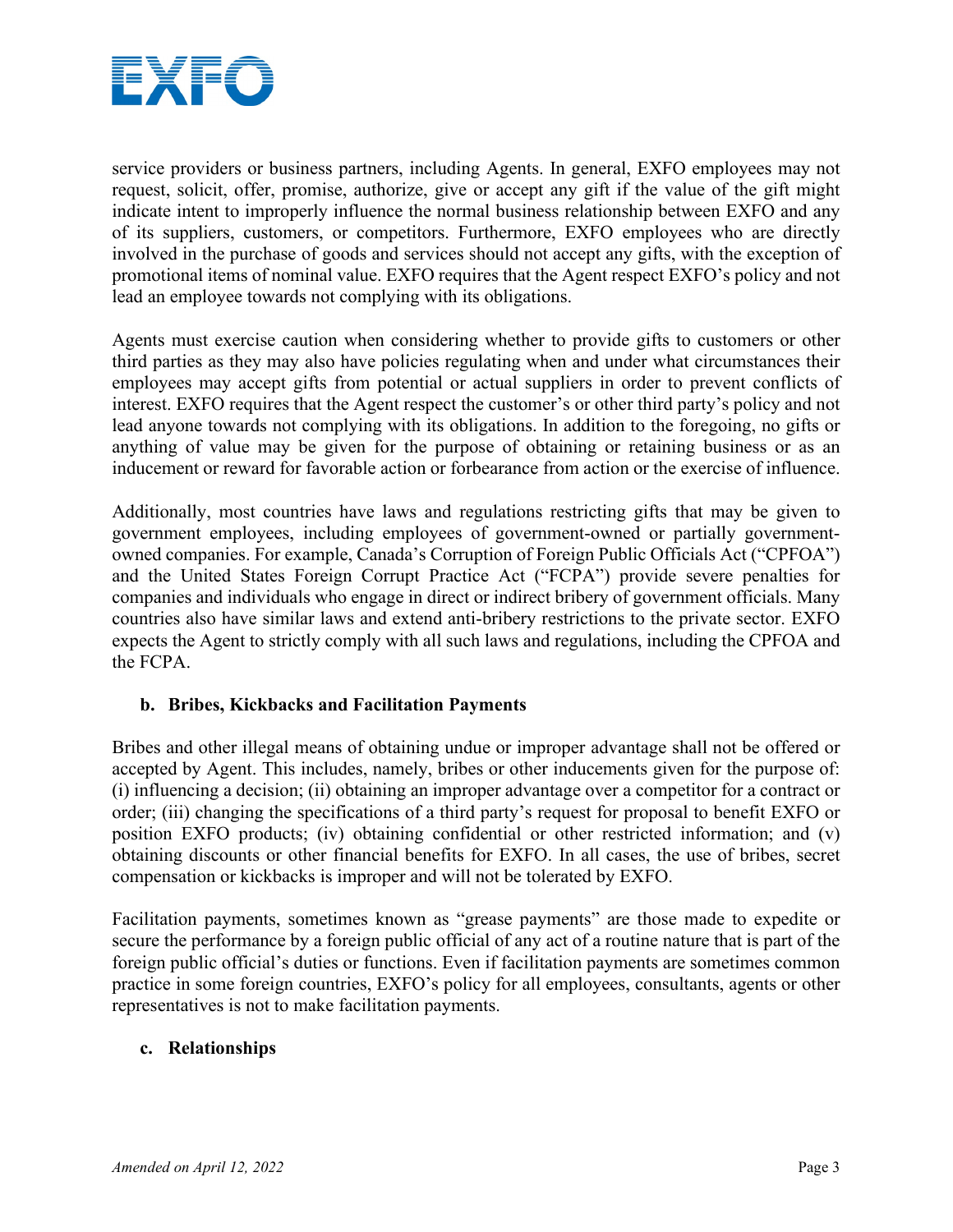

If an Agent, or someone with whom the Agent has a close relationship (example: an immediate family member or close companion of an employee of an Agent), has a financial, employment or other relationship with EXFO or an existing or potential EXFO competitor, customer, supplier, service provider or other business partner of EXFO, that relationship may create a conflict of interest. The Agent should disclose all such relationships to EXFO so that EXFO may ensure actual conflicts of interest are avoided. Additionally, EXFO employees are prohibited from holding any investment in a competitor or a supplier of goods and services to EXFO with the exception of indirect nominal value.

## **5. Fair and Lawful Dealings**

### **a. Anti-Trust and Fair Competition**

EXFO's policy is to comply fully with all antitrust, competition and trade regulation laws and use only ethical and proper methods to market EXFO's products. All EXFO customers must be treated fairly and evenhandedly, and no preferential trade terms or other treatment are extended to any customer in violation of any law.

In addition, to avoid even the appearance of improper actions, EXFO absolutely prohibits consultations with competitors regarding prices, customers or territories. Commissions and other payments must be adequately documented and reported to government authorities when required.

These limitations apply to all phases of EXFO's actual or potential competition with third parties, including bid and proposal activity, marketing, research and development, and engineering work.

## **b. EXFO's Reputation and Image**

EXFO's products are sold based on the company's reputation for high quality products and services. All claims made about EXFO products and competitor's products should always be accurate and supportable. At EXFO, integrity also means not making disparaging comments relating to our competitors and their products and we are all expected to deal only in verifiable facts. EXFO does not permit advertising or promotion for its products and services to be false or misleading. Similarly, Agents should be alert to any situation where a competitor may be attempting to mislead customers, or potential customers, about EXFO products or services. The Agent should contact EXFO's legal department immediately if they become aware of any such dishonest or questionable business practices engaged in by EXFO competitors.

EXFO maintains an image of solid integrity and respect for others. The company understands the importance of building good business relationships, and that part of creating trust and confidence with customers, suppliers and business constituents involves some level of socialization. EXFO asks that when engaging in social interactions as a representative of EXFO, or engaging in social activities with EXFO employees, Agents do so in a tasteful and respectable manner.

### **c. Insider Trading**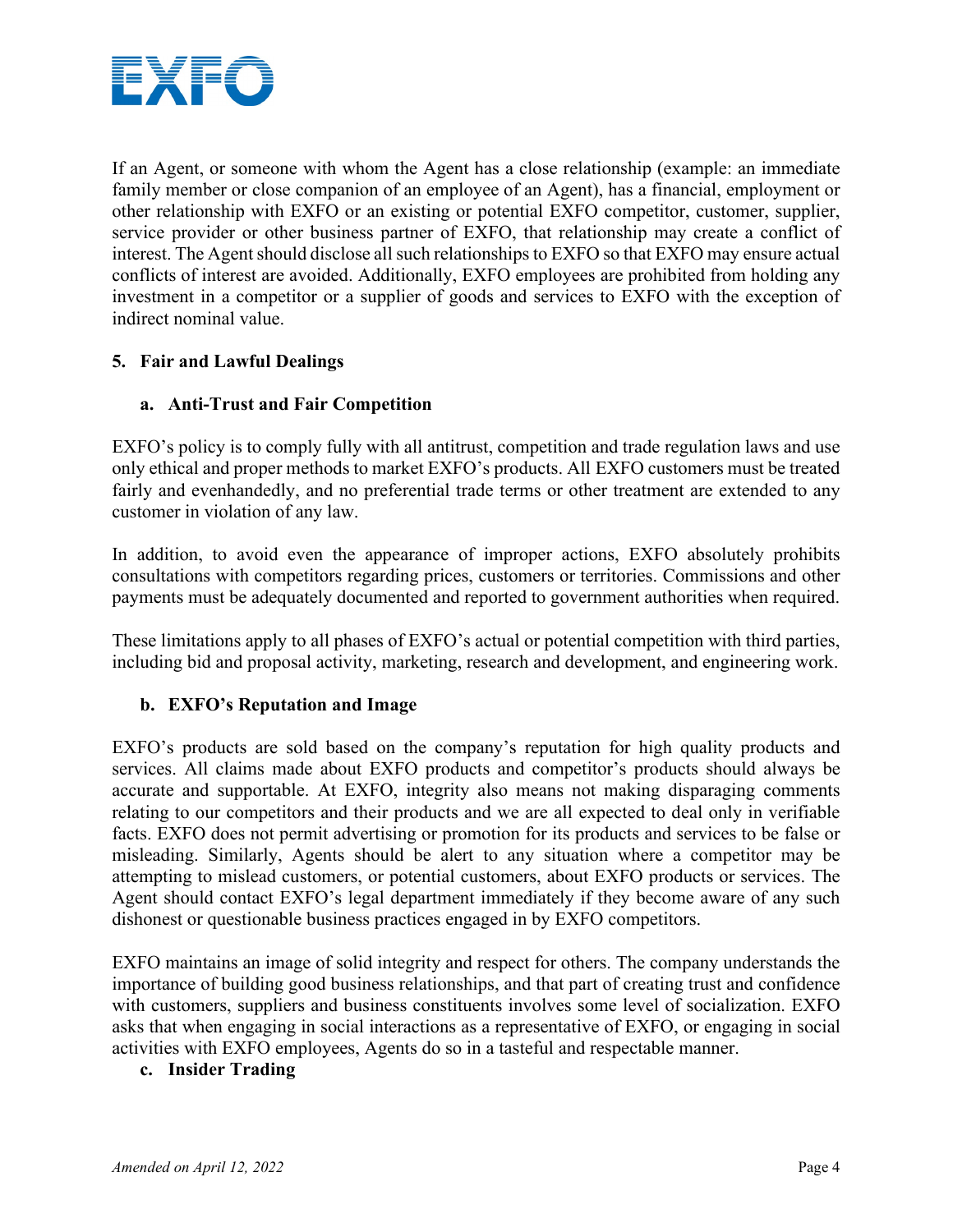

Insider trading is prohibited and punishable by laws and EXFO policy. Insider trading occurs when an individual with material, non-public information trades securities or communicates such information to others who trade. The person who trades or "tips" information violates the laws if he or she has a duty or relationship of trust and confidence not to use the information. Trading or helping others trade while aware of inside information has serious legal consequences, even if the insider does not receive any personal financial benefit. Insider trading is strictly prohibited by EXFO and EXFO expects any Agent to strictly observe all applicable insider trading laws and regulations.

### **d. Anti-Boycott Laws**

Applicable laws of many countries, such as the United States, prohibit persons from taking or entering into agreements that have the effect of furthering any unsanctioned boycott of a country. EXFO Agents are required to comply with all anti-boycott laws applicable in their jurisdiction.

### **e. Embargoes and Sanctions**

EXFO complies with international economic sanctions and embargoes restricting persons, corporations and foreign subsidiaries from doing business with certain countries, groups and individuals. Economic sanctions prohibit or restrict doing business with targeted governments and organizations, as well as individuals and entities that act on their behalf. Sanctions prohibitions also may restrict investment in a targeted country, as well as trading in certain goods, technology and services with a targeted country. Agents are required to comply with all economic sanctions and embargoes applicable in their jurisdiction.

## **6. Compliance with Labor Laws, Rules and Regulations**

Agents are expected to comply with all applicable labor laws, rules and regulations. EXFO's commitment to integrity is supported by diverse, productive work environments that are free from unlawful discrimination or harassment. Agents must not support or use any forms of forced, compulsory or child labor, and must be committed to a workplace free of harassment and unlawful discrimination.

### **7. Safety and Health**

Agents are responsible for maintaining a safe workplace by following safety and health rules and practices. The Agents must provide with safe workplaces that meet or exceed applicable country and regional laws and regulations and protect their employees' health and wellbeing.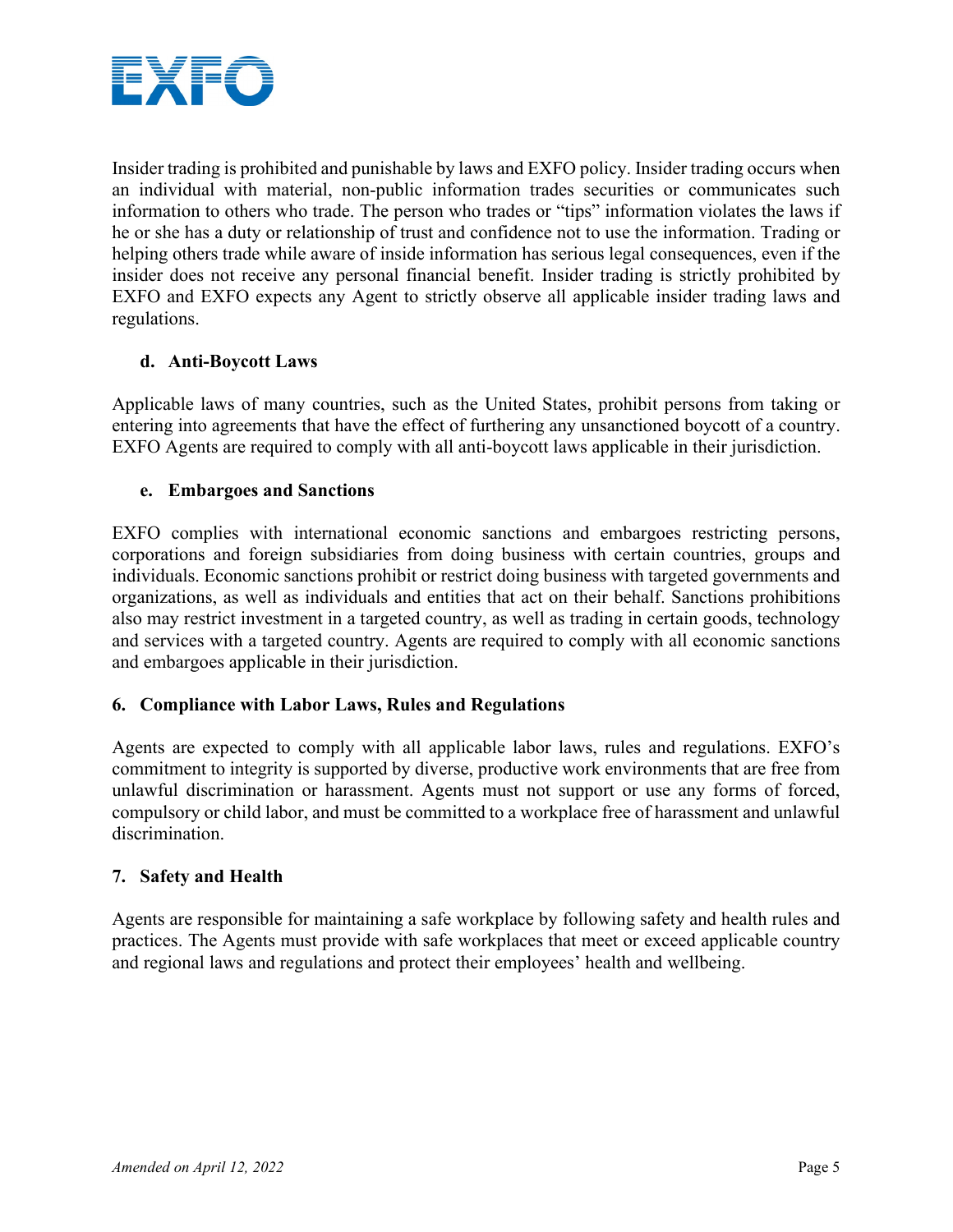

### **8. Compliance with Environmental Laws**

Protecting the environment is important to EXFO. By integrating sound environmental practices into our business, we can offer innovative products and services while conserving and enhancing resources for future generations. The Agent is expected to adopt the same principles as valued by EXFO and comply with all applicable environmental laws and regulations including air, and land use and disposal regulations.

### **9. Confidential Information and Intellectual Property Rights**

Confidential information includes all non-public information that may be of use to competitors, or harmful to EXFO or its customers, if disclosed. It also includes information that suppliers and customers have entrusted to EXFO or any information obtained after executing non-disclosure agreement with third parties.

There are two main types of confidential information: technical information and business information. Examples of confidential technical information include engineering designs, software code, pending patent applications, product plans, future product direction, development process information, etc. Examples of confidential business information include non-public financial information, employee information, sales forecasts, customer lists, strategic and operating plans, audit reports, etc. The disclosure of any of EXFO's confidential information to third parties or the untimely release of other data can significantly damage EXFO and in some cases violate the law. The Agent must maintain the confidentiality of information entrusted to them by EXFO or that otherwise comes into their possession in the course of their business relationship with EXFO, except when disclosure is authorized or legally mandated. The obligation to preserve proprietary information continues even after the Agent's business relationship with EXFO is terminated.

The Agent is required to respect EXFO and third-party intellectual property rights at all times.

### **10. Bookkeeping**

In relation to the Agent's business relationship with EXFO, the Agent must make and keep books, records and accounts that in reasonable detail, accurately and fairly reflect the Agent's transactions and disposition of its assets. The Agent's books, records and accounts must follow generally accepted accounting principles applicable in their jurisdiction and identify fairly, adequately and properly all transactions related to EXFO and must not mischaracterize transactions in its books, accounts and records. The Agent shall prevent side agreements and off the books records and accounts. The Agent's business records must be retained in accordance with record retention policies and all applicable laws and regulations.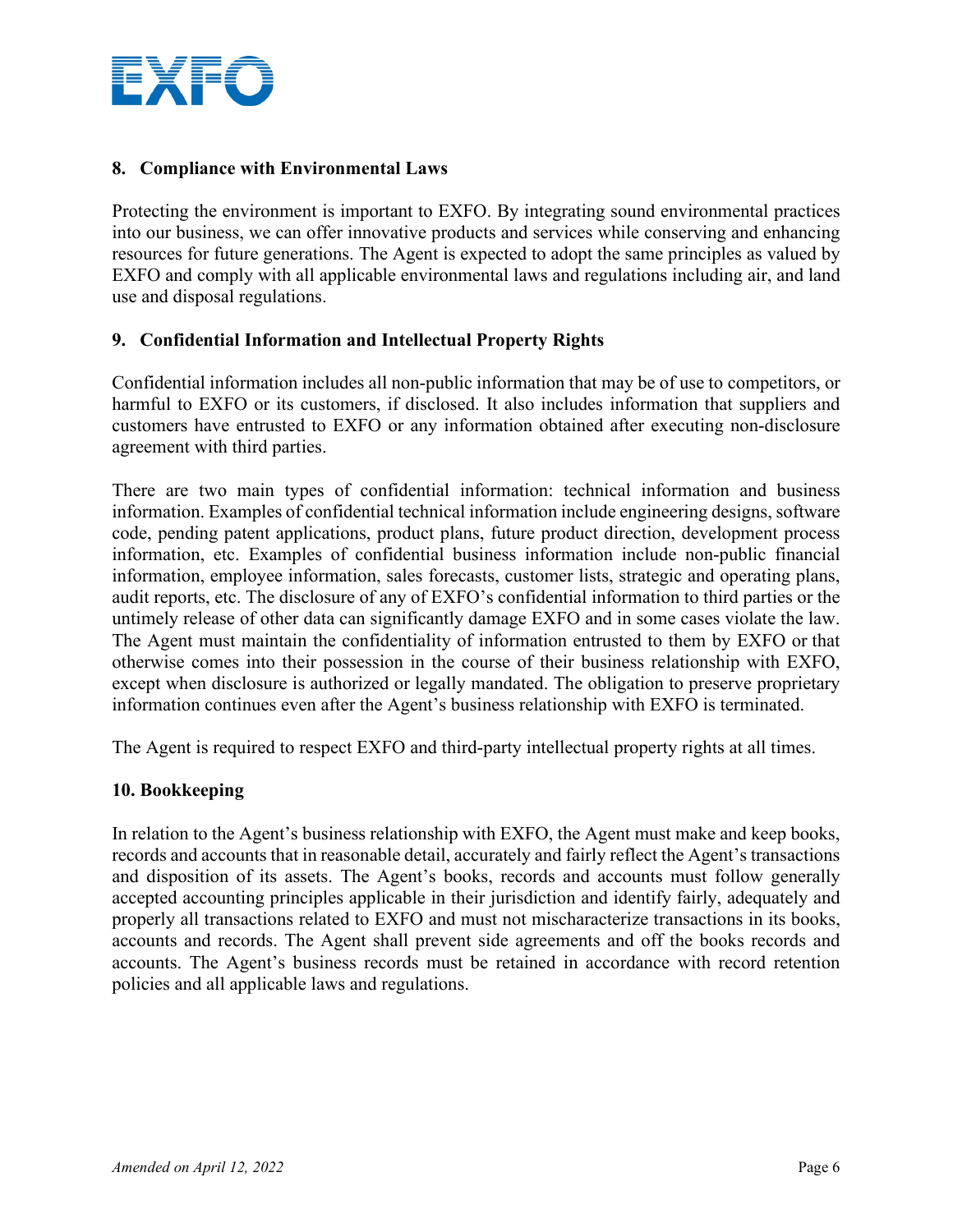

## **11. Right of Audit**

EXFO may require at any time upon five (5) days written notice an audit of the Agent's books, accounts and records by an independent auditor selected by EXFO to verify compliance of the Agent with this Code.

### **12. Reporting Violations**

The Agent is required to report information concerning violation of this Code following the Hotline procedures contained on EXFO's WEB site [\(www.EXFO.com\)](http://www.exfo.com/). Please refer to EXFO's Statement on Reporting Ethical Violations found at: https://www.exfo.com/en/corporate/charterspolicies/ for more details how to report such conduct.

Should the Agent be a witness to violations of the Code, it is important to report the incident (namely, to someone who has no involvement in the situation and who can evaluate the case objectively or through the EXFO's Hotline procedures).

Possessing knowledge of these types of issues and failing to report the information is, in itself, a violation of this Code and is subject to remedial action by EXFO.

Every reported allegation of illegal or unethical behavior will be thoroughly investigated by the a Director of the Board of Directors of the Company and the Company's Legal Counsel with the cooperation of the appropriate management and the person alleging the violation unless the submission was made anonymously. Information collected during the investigation will be shared with others who have a business-related "need to know". Unless the submission is made anonymously, the result of any investigation will be communicated to the person alleging the violation.

The Agent shall assure that no individual will suffer retaliation or discriminatory action for reporting in good faith violations or suspected violations of the Code or for refusing to engage in Corruption.

### **13. Conclusion**

It is and will always be EXFO's intent to operate within the highest standards of ethics and integrity. This Code was developed to articulate and reinforce these values and to ensure that they are clear to all EXFO Agents. EXFO appreciates each Agent's commitment to apply these ethical standards and behaviors in all its dealings with and on behalf of EXFO, and trusts that all Agents will consistently reinforce EXFO's reputation for uncompromising integrity.